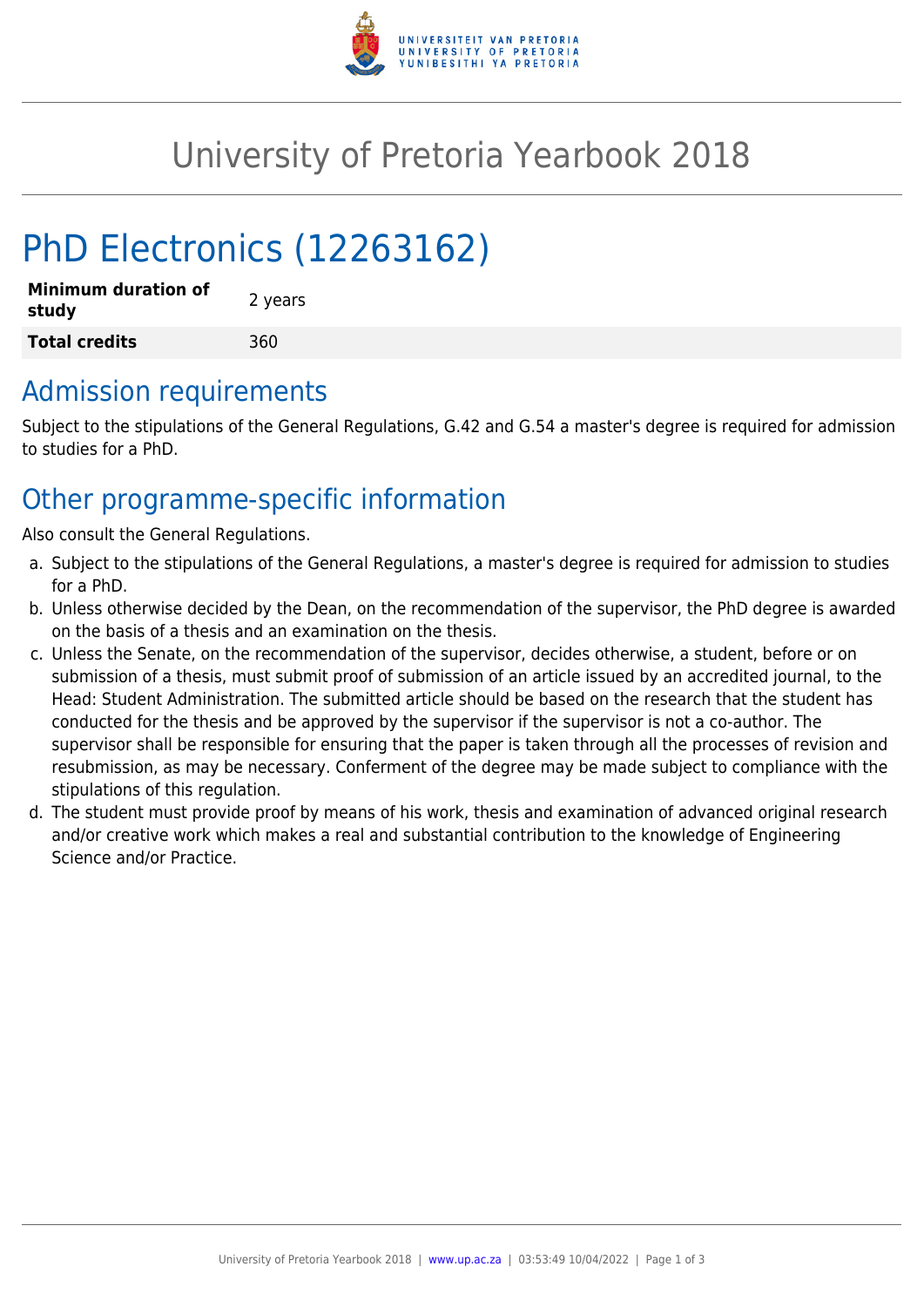

# Curriculum: Year 1

**Minimum credits: 360**

### **Core modules**

[Thesis: Electronics 991](https://www.up.ac.za/faculty-of-education/yearbooks/2018/modules/view/EIN 991) (EIN 991) - Credits: 360.00